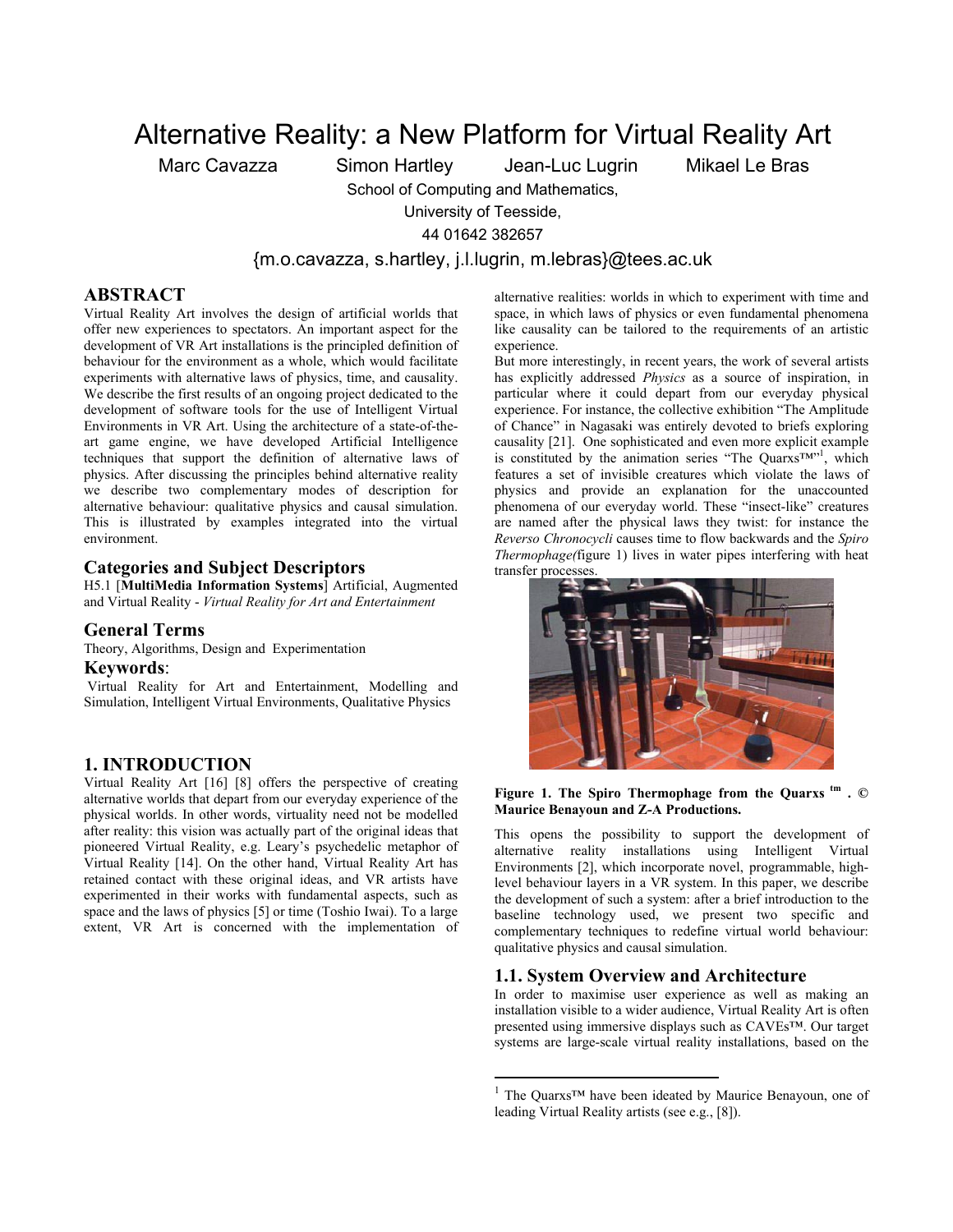SAS Cube™, which is a 4-wall, PC-based, CAVE™-like, immersive visualisation system. The use of a CAVE-like system should facilitate interaction with virtual world objects, which is an essential aspect of the alternative reality experience.



We use a game engine, Unreal Tournament 2003<sup>™</sup> (UT), as a **Description** visualisation engine and as a development environment. Game engines are now increasingly used for visualisation in scientific research due to their rendering performance and their ability to communicate with external software modules [15], which in the present case is essential to the development of a simulation layer that will override basic physics mechanism to implement alternative reality. Another interesting aspect is the growing use of game engines for 3D Digital Arts. In addition, the engine we are using, UT, has previously been ported to CAVE™ systems [12] and we are currently porting it to the SAS Cube™, using the original approach described in the CAVE-UT implementation.

The rationale for using a game engine is not just its graphic rendering abilities or the built-in mechanisms for user interaction with world objects. The UT 2003 engine incorporates a sophisticated physics engine (the Karma™ system from Mathengine™) together with a sophisticated API and programming features supporting the modification of baseline physics. As it is through the redefinition of physical behaviour that alternative reality can be implemented, this feature provides an essential path to the implementation of new behavioural layers overriding basic mechanisms. The Unreal engine extensively relies on event generation to

## **2. THE ELEMENTS OF ALTERNATIVE REALITY**

As the examples from the Quarxs<sup>™</sup> illustrated, the systematic modification of physical laws, by defining new rules of behaviour for physical objects, is a principled way of creating alternative universes. Of course, to implement alternative reality as we have defined it, the newly defined physical laws should take place in real-time in an interactive environment, rather than an offline animation. The essence of Alternative Reality, like virtual reality is its user-centred nature and its interactivity. The alternative nature of physical phenomena is only perceived because the user is part of them and constitutes an experience insofar as he can be at the origin of some of the unusual transformations. The main technical innovation of this research is to establish principles for redefining the virtual environment physical behaviour.

However, redefining physical processes in a consistent fashion is a challenging task, which should be supported by appropriate formalisms. In particular it would be extremely difficult to produce consistent sets of low-level equations defining the new behaviour of objects. Some high-level description of the physical processes and their consequences is required instead. Two factors contribute a solution to this problem: the first one is the discretisation of physical processes into events which supports the implementation of physics in most games engines including UT (and is also developed within more traditional VR systems [12]) and the second is the existence of computing formalisms for highlevel, qualitative descriptions of physical processes that have been developed in Artificial Intelligence [6]

Another aspect consists in modifying the laws of causality [20], which relate the occurrence of macroscopic events in the world, and play a fundamental role in our perception of reality. While previous work has addressed the replay events in a virtual environment [10], redefining causality requires more sophisticated processing of the co-occurring events in order to form a new causal chain and, in addition, needs to be compatible with realtime user interaction.

# **Figure 2. The SAS Cube**™ **2.1. Event-based Architectures for Behaviour**

Most interactive systems are based on the notion of event for their implementation. Highly interactive systems, such as VR systems [13] and game engines in particular intensively exploit this notion for their implementation. On the other hand the notion of event is also the basis for the high-level description of physical behaviour, as events discretise the continuous motion of objects (in terms of positions, trajectories, contacts with other objects) into meaningful high-level actions.

This section describes the event management mechanisms, which support the redefinition of alternative behaviours for the virtual environment. As these mechanisms underlie the implementation of both alternative causality and alternative physics, we will describe them first. After introducing the native mechanisms provided by the UT game engine, we will show how these can be used to define complex events corresponding to object behaviour as well as a control strategy to override the basic mechanisms supporting the world physical behaviour. This will then open the possibility of extensive redefinitions of the virtual world behaviour, supporting alternative views on physics and causality.

support many of its interaction aspects and, most importantly, the mechanism for event generation is accessible to redefine specific behaviours for the environment. Formally, an Event can be characterised as an encapsulated message, which is generated by an *Event Source* and sent to one or more *Event Consumers*, these being both objects of the environment. The transmission of an Event to an Event Consumer triggers some specific action in response to that event. It should be noted that the actions triggered by Event Consumers can further be detected by other Event Sources, and this accounts for the possibility of Event propagation as a kind of "forward chaining", propagating the consequences of an action.

The Unreal Engine implements two different kinds of event sources: the basic events, which are primitive low-level events defined within the game engine and the programmed events. The latter are events whose definition is scripted (i.e. can be programmed by the system developer) and are originally used to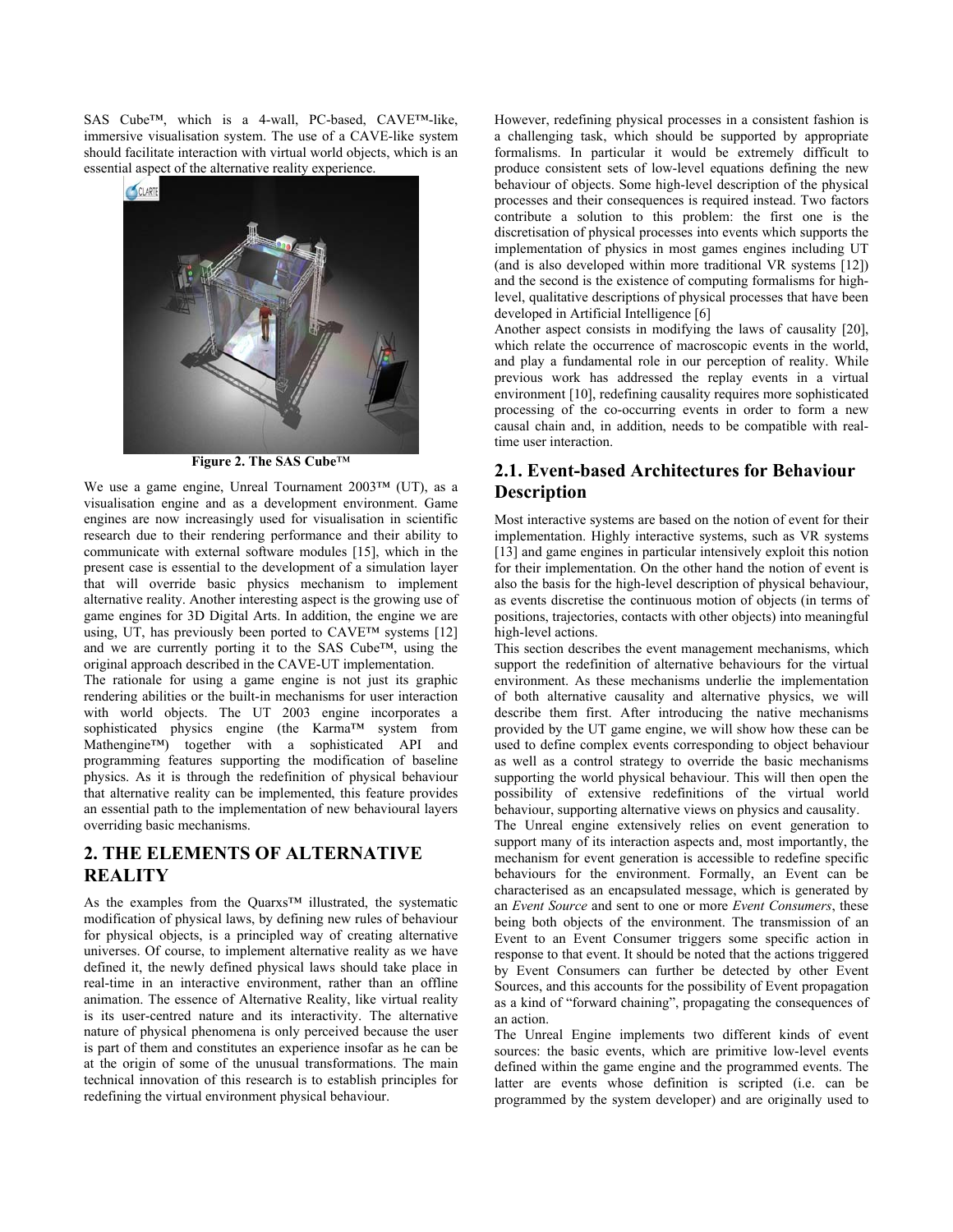customise the interactions between objects, by defining which objects will trigger (or react to) specific events. The basic events can be classified into six major categories, of which two are mostly used in our implementation to redefine environment behaviour: the interaction events and the time notification events. Interaction events are generated by the native mechanisms that control low-level graphical events such as collision detection. The interaction event category is further refined into several subcategories, the most important being: *physics and world interaction event*, *player input event*, and *trigger event*, which is the basic event class supporting the definition of high-level events.

On the other hand, *time notification events* are related to the engine internal time management system and can be used to define the control cycle of any new event-based layer, for instance to programme the sampling rate of event management, which determines the temporal course of alternative reality phenomena.

From another perspective, basic events can also be classified as discrete or continuous events. Discrete events notify instantaneous actions, such as "bumping", while continuous events signal the beginning and ending of durative actions, for instance touch/untouch, attach/unattach (these are used for instance for carrying or manipulating physical objects).

The redefinition of event mechanism comprises three main aspects: i) the attachment of events to specific classes of objects, ii) the overriding of native event generation mechanisms and iii) the definition of ad hoc complex events from basic system events. Relating events to objects is implemented using the native UT *mutator* system, which in UT supports the redefinition of object behaviours. This confers a new behaviour to the environment objects, which is the ability to enter into an Event Interception (EI) state. Once an object is set into the EI state, every event fired for this object will not trigger any corresponding action (via the procedure described above) *i.e. the message coming from the event source is intercepted at the event consumer level*. But it will use a procedure to signal the event call and arguments to an Event Controller module. This is a basic, though generic, mechanism by which events can be "frozen", i.e. detected and recorded but with their associated actions temporarily inhibited.

The Unreal Engine relies on a fixed set of basic events. However, for most applications it is necessary to define high-level events, whose semantics is dictated by the application. Such complex events are often called *context event*. The rationale for the use of context events is that they capture the semantics of an application scenario, which facilitates the formalisation of alternative rules for causality that operate on properties or parameters of the context events. Because they are aggregates of basic events, context events can be recognised by parsing a stream of lower-level events using a template for the (high-level) event to be recognised. This is a standard approach in event recognition, which has been used previously in computer vision and VR alike [1] [4]

## **3. IMPLEMENTING ALTERNATIVE REALITY**

We have developed an example scenario to support the development of our platform as well as the required experiments. This environment was inspired from some of the Quarxs™ episodes, which tend to take place in everyday settings such as kitchens and bathrooms. Actually these areas concentrate many potential physical processes, such as the fall of objects, flows of liquids, heat transmission, surface contacts, formation of bubbles

and foam, etc. They are also familiar places where the affordances for interaction tend to be obvious, and in which unexpected behaviour becomes immediately salient, precisely because of their familiar nature. This is why we have developed several test scenarios in such environments.

## **3.1. Alternative Laws of Causality**

Causality is an important mode of apprehension of reality, whenever interaction and dynamic processes are involved [20] [17,18][19]. This mode equally applies to interactive environments such as virtual environments. Users will attribute causal relationships to events that follow their interactions with the virtual world's objects, which they will consider as consequences of their actions, or to events showing some form of correlation, the most frequent being co-occurrence (i.e. temporal, and to some extent spatial, correlation). Manipulating the perception of causality thus offers a great potential to leverage new forms of experience. Consider a normal VR scene: it comprises several background physical processes, such as water flows and particles getting in contact with objects; the scene may contain autonomous agents, which interact between them or with objects, and finally the user. An ordinary scene is thus hosting many forms of interaction, on small and large scales. All the corresponding event occurrences can be re-arranged and, given the correct emphasis, this will contribute to the definition of a totally different world.

In an environment in which all interactions are mediated through events representations, it is thus possible to modify the user's perception of his/her environment by modifying the dynamics of event management by the system. At the heart of causality reprogramming is the notion of event interception. This interception "freezes" the activation of the events post-conditions whenever an event is generated. The basis for alternative causality is that frozen events in the stack can be subject to several formal transformations, which will produce the desired effects once the event is re-activated.

The alternative causality system is based on a set of procedures operating on the events continuously generated by the system, as described in the previous section. These procedures operate a certain frequency, which determines the "sampling rate" of alternative causality, i.e. the time scale over which events are intercepted, transformed and re-activated to produce the desired causal effects. The Figure below reproduces the Event Control software architecture.

A procedure called *Event Interception Process* continuously intercepts and freezes the in-coming event produced by world objects (set in an Event Interception state) as they occur in the virtual environment, as a result of user interaction or other background phenomena.

The frozen basic events intercepted during a given time (corresponding to the sampling rate) are stored into a corresponding data structure. This structure of basic events is in turn parsed to extract higher-level events (context events) corresponding to the application semantics, which are the events onto which the causal simulation module will operate. For instance, from a set of basic events describing the movement of a stone and its contact with a glass surface, Context Events such as *throwing(stone, glass)* can be generated.

The set of Context Events obtained in this way is time stamped and sent to the causal simulation module, acting as a server,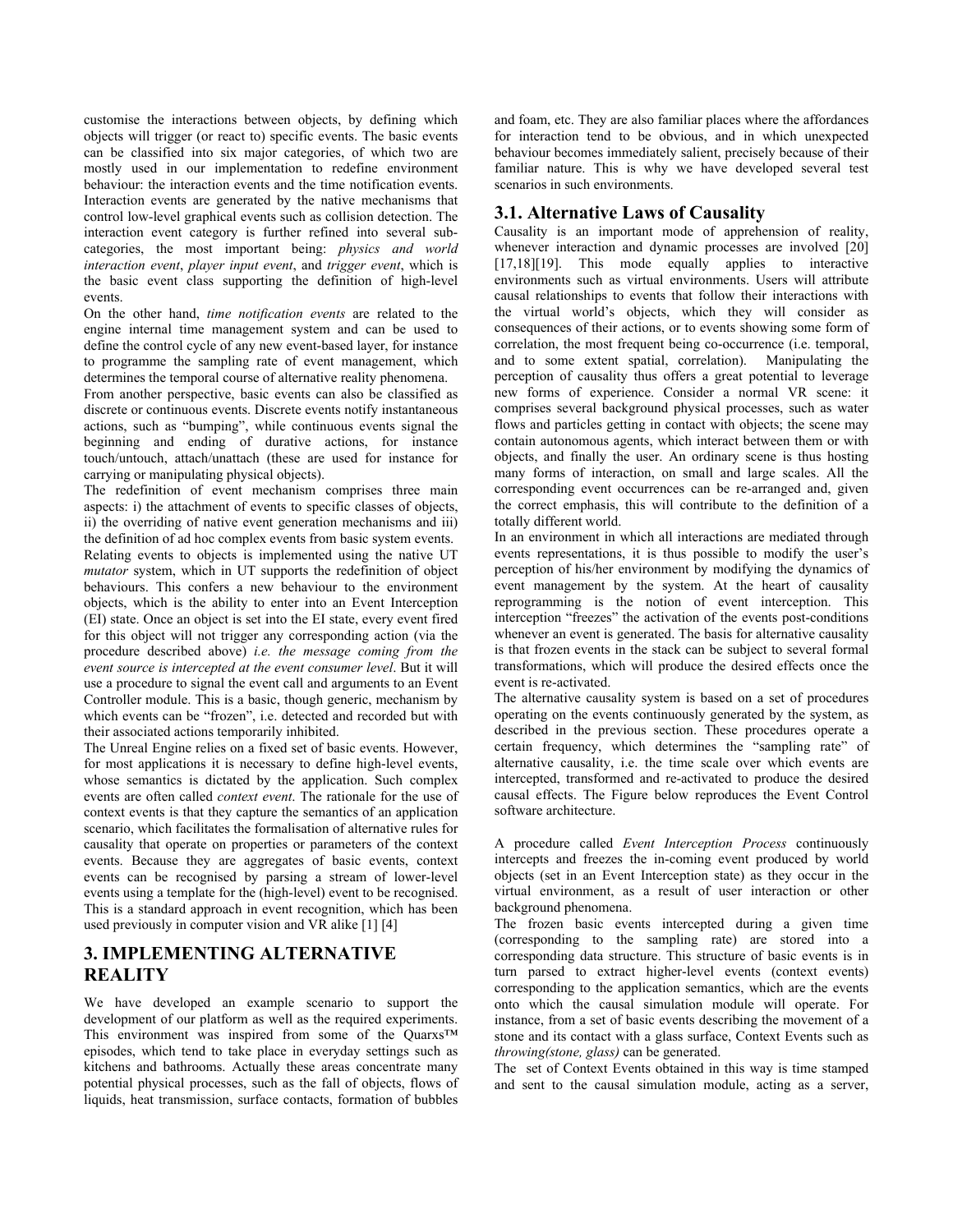

through a TCP/IP socket. The causal engine uses explicit knowledge to carry out transformations on the events it receives.

**Figure 3. Event Control Software Architecture.** 

This knowledge encodes the new definition of causality that should be implemented: for instance, swapping the object of a given action to displace the cause-effect relationship from one object to another. One example of this triggers the effect of an intercepted action on an object other than the one on which the action was originally executed, but of a compatible nature: for instance when throwing a stone at the glass of a mirror, a glass other than the one that has been hit is broken instead. Depending on the explicit knowledge redefining causality (which can be expressed in a declarative fashion for each application) various transformations are carried: swapping objects action's, re-ordering events (including reversing the flow of time on some small-size causal chains), changing the spatial occurrence of events in the environment, etc.

As a result of these transformations, a new ordered set of Context Events is generated and sent back to the Event Controller module in the game engine's environment. The Event Controller is "listening" for incoming event data frames from the Causal Engine.

From a formal perspective, the process by which a new sequence of events is produced from the original set of Context Events bears similarities with some AI planning techniques, in particular search-based planning [9] [3]. The context events can be associated to STRIPS-like representation. A representation that contains the objects, pre-conditions and post-conditions which define the context event. These representations can be re-ordered to produce the final sequence of events, this re-ordering being formally equivalent to the generation of a plan. Re-ordering is an important aspect of alternative causality, as from the user's perspective causality is essentially derived from co-occurrence.

However, as previously described, many different transformations can take place, such as swapping of semantically compatible parameters between two events. Various mechanisms can be used to govern these transformations, such as the definition of macrooperators operating on the STRIPS representation, for a more expressive formalisation of alternative laws of causality.



**Figure 4. Example of Unreal Script Interception Event Code** 

The final step consists in re-activating the transformed intercepted events within the environment: this comprises two different aspects. First the target objects of these events (the event consumers in UT's terminology) should be set to an event execution (rather than event interception) state. Second, the consequence (post-condition) part of the high-level event operating on that object should be executed in terms of basic events corresponding to it. For instance the consequences of a "breaking" event will consist in the destruction of the glass, the replay of a breaking-glass animation and the generation of a set of glass fragments in the world (which in turn will generate more events to be processed during the next cycle). Once the actions associated to these basic events have been executed, the objects are put back into Event Interception mode and a new cycle of event sampling is resumed.

#### *3.1.1 An Example: The Mirror Causality*

The example we use to illustrate alternative causality we call mirror causality. This consists of propagating the effect of throwing a projectile at mirror on to the objects being reflected by the mirror. The consequence being that, following the missile impact, the mirror will not break but the object whose reflection in the mirror is hit will behave as if it were struck by the projectile.

In our 3D environment, the Event controller controls each graphics object instance. Then we have defined a list of Context event associated with this environment. Context events correspond to high-level Events each expressed with Preconditions and Post-condition, which can be illustrated through the following declarative form: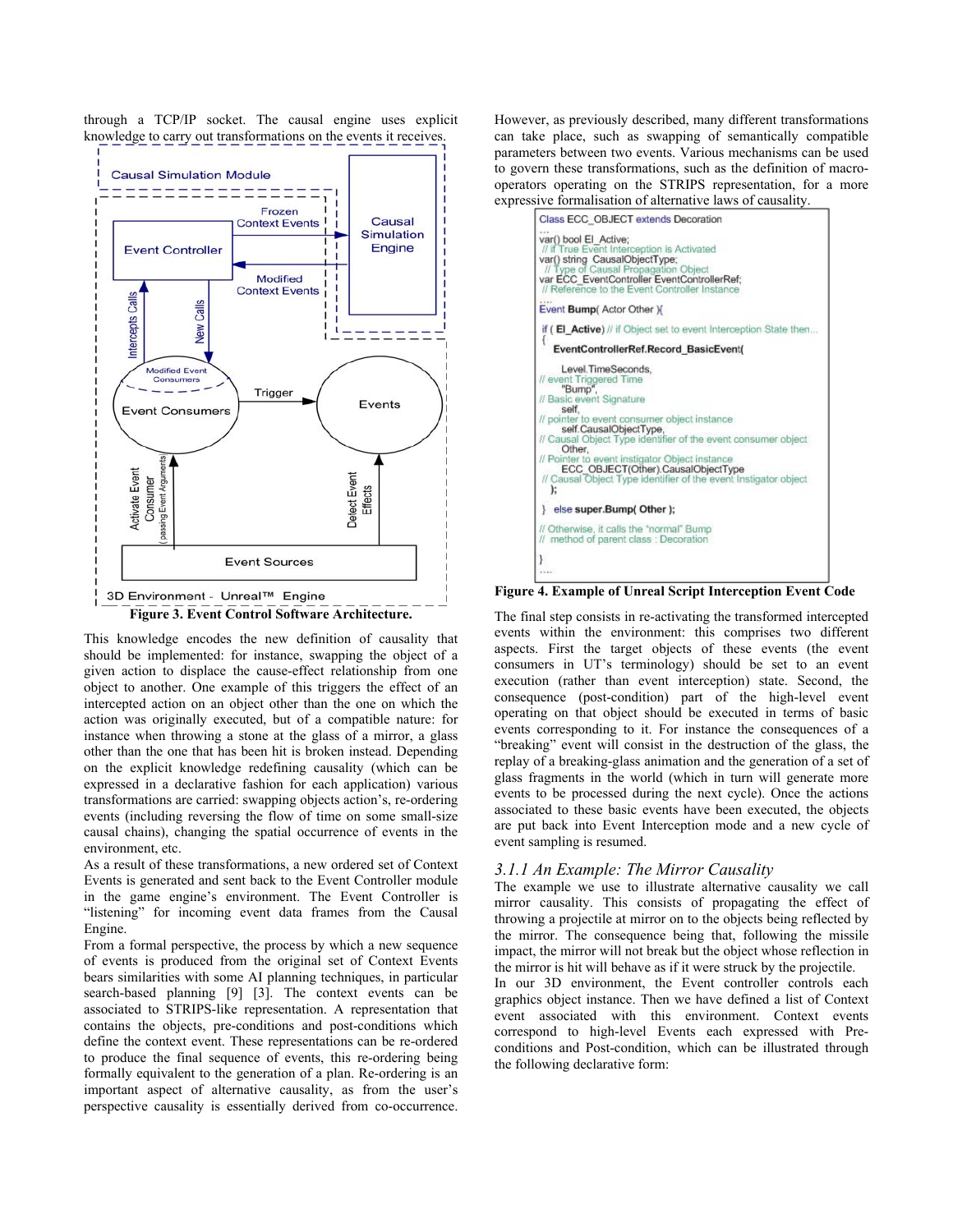**Context Event:** Break\_glass\_object (?target, ?missile)

#### **Pre-conditions:**

Frozen\_Event (BE\_Bump(?target, ?missile)) Breakable(?target) Moving\_object(?missile)

#### **Post-conditions**:

Active\_Event ((BE\_Bump(?target, ?missile)) Active Event (explode (? target))

This is the Context Event defined called Break\_Glass\_Object, describes the behaviour of a "breakable" object when hit by a missile. A Context Event can be instantiated when its preconditions are satisfied. CE preconditions are conjunctions of static and dynamic predicates: static predicates correspond to object properties (such as the fact that an object is breakable), while dynamic predicates check the occurrence of a Basic Event involving objects that can be arguments of that Context Event. In most cases the BEs appearing in the pre-condition list have been frozen by the event interception system. Triggering the CE postconditions will re-activate relevant BEs (see example above).

The sequence of events transformations underlying alternative causality can thus be described as follows: i) objects that are in event interception mode freeze BEs affecting them at regular intervals ii) each time a new set of BEs have been produced, the system identifies CE corresponding to them by, testing the CEs' pre-conditions iii) this set of CEs sampled over that time unit is passed to the causal engine, which operates various transformation on the population of CEs (re-ordering, parameter swapping between CEs, parameter modification). These modifications affect the CEs' post-conditions in terms of modification of parameters, addition of new BEs to the post-condition list or deletion of BEs (in the latter case, the BE deleted will have to be explicitly "neutralised"). In our "causal mirror" example, the ?target parameters for the Active\_Event(explode ?target) post-conditions are modified. iv) after having been transformed by the causal engine, the modified CEs are activated by triggering their postconditions. The figure 5: Event Control for Causal Mirror, illustrates the pipeline of the Causal Control System with the causal Example.



**Figure 5. Event Control for Causal Mirror**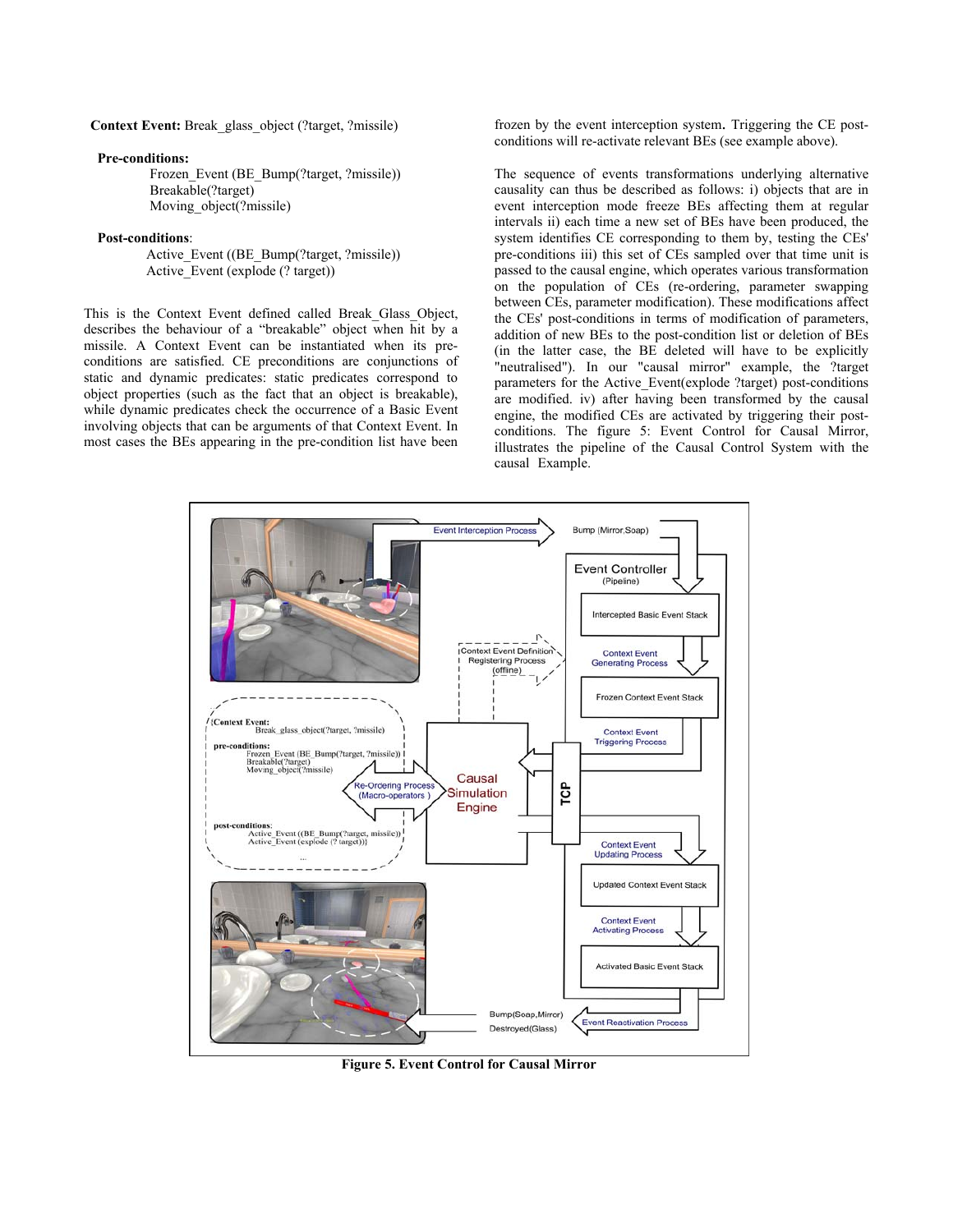## **3.2 Defining Alternative Laws of Physics**

As we have previously introduced, the redefinition of alternative physical behaviour for objects is based on an AI technique called qualitative physics [11] [6,7]. The principle behind qualitative physics is to make discrete the variation of physical properties and to model all physical transformations through processes that encapsulate the relation between physical variables, through the notion of influence equations (see details of process described below).

The qualitative physics engine is implemented in an external C++ program that communicates with the UT 3D environment, when events occur. The implementation of the qualitative physics system relies on the same event-processing layer as the causal simulation module, which provides a unified approach for all alternative behaviours*.* 

The virtual world objects that are manipulated by Qualitative Processes (QP) are, in fact, derived of a special class of objects that owns an event interception system. Qualitative Processes also operate through an event-based approach. For instance, certain QP events will launch specific animations, while other QP events will potentially update physical variables of the object (such as temperature, amount of matter contained, state, etc.).

The infrastructure of the Process Controller is comparable to the Causal Event Controller. Except for the Context Event Modeller which converts the event list coming from the QP Engine into a QP event list, instead of a list of Basic Events. The QP Event Modeller role is to dispatch those QP events to the targeted virtual world object instances.

In order for the qualitative physics engine (QP engine) to produce the events, for physical processes within the virtual environment, the engine needs to receive data about the list of available

processes and the data for the objects in the world. The qualitative physics engine then uses this data to generate a list of potential processes that can occur in the world. The generation of the list of potential qualitative processes within the external C++ module is performed by analysis of the individual objects in the world. As processes are defined in part by the individual objects they apply to only the processes that have their individuals present can occur. Below is an example of the fluid flow process that we implement to show the alternative behaviour of a glass, which can hold an infinite amount. This alternative behaviour leads to the glass becoming too heavy for the user to move. The description of the fluid flow process which describes the filling of the Glass is:

|                            | <b>Process:</b> Fluid-flow (?source?sub ?dst ?path)                      |
|----------------------------|--------------------------------------------------------------------------|
| Individuals:               | ?source a contained liquid                                               |
|                            | ? destination a contained liquid                                         |
|                            | ?sub a substance                                                         |
|                            | ?path a fluid-path                                                       |
|                            | <b>Preconditions:</b> Connects(?path,?source,?dst)                       |
|                            | Aligned(?path)                                                           |
| <b>Quantity Conditions</b> |                                                                          |
|                            | $A[Pressure(C-S(?sub, liquid, ? source))] > A[Pressure(?dst)]$           |
| <b>Relations</b>           | Quantity(flow-rate)                                                      |
|                            | $Flow-rate = Pressure(C-S(?sub, liquid, source)) -$                      |
| Pressure(?dst)             |                                                                          |
|                            | <b>Influences:</b> I+(Amount-of-in(?sub, liquid, ?Source), A[flow-rate]) |
|                            | I-(Amount-of-in(?sub, liquid, ?dst), A[flow-rate])                       |

In our example we have defined three Objects for the qualitative physics simulation. The details for these objects are then sent to the Qualitative Physics engine which creates instances of the Processes fluid flow process. The fluid flow process is instantiated



**Figure 6. Process Generation and user interaction**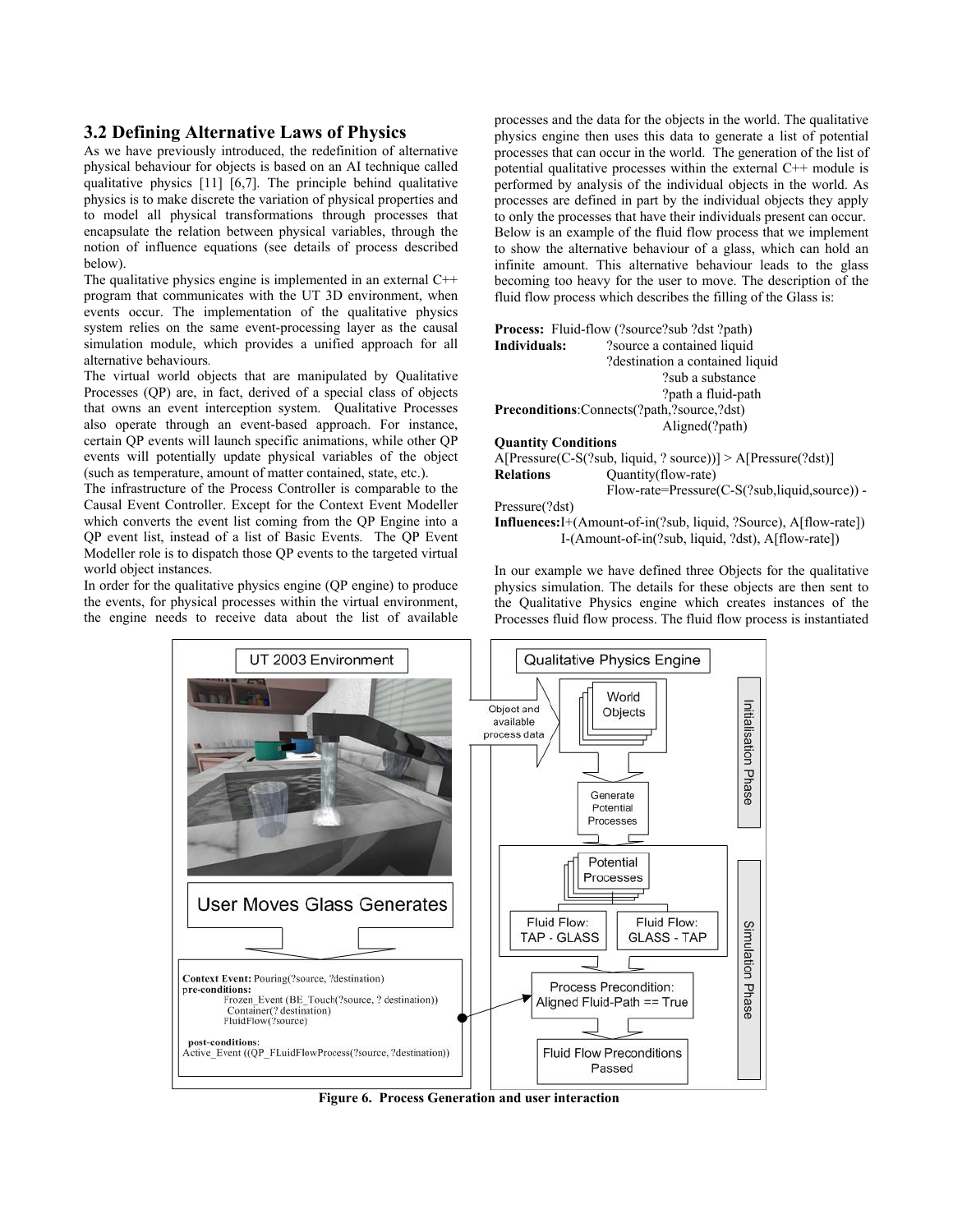as the three objects to which it applies to exist i.e. the Tap (a contained liquid source), the Glass (a contained liquid destination.) and a fluid path (shown as a column of water). This then generates for the list of potential processes two fluid flow processes these processes represent water flowing processes from the tap to the glass and from the glass to the tap.

 Next we detail the simulation loop for the qualitative physics engine is given for the example of the water flowing into the glass.

The definition of a process determines the conditions under which it can become active. The conditions that the user can directly affect are known as preconditions for instance aligning a glass/container under a tap is a precondition for water flow to occur. (as shown in Figure 6. Process Generation and user interaction). Context Events are included within the system by adding the fluid flow Mutator to the Event controllers list of Active Context Events. Note: The pouring Context Event is defined by a Flow-Path Object instance in the world (i.e.: Tap Water flow) and a destination Container object instance (i.e. Glass). It is the alignment precondition for the fluid flow process that the context event pouring fulfils. The pouring context event is generated and sent to the QP engine when the user moves a container into a flow path.

 The conditions that apply to the quantities within the objects, whose values and changes are governed by the qualitative process theory, are known as quantity conditions. An example of quantity conditions for the water flow process is that the pressure of the individuals needs to be different for the process to occur. To determine which processes are active we have to test the preconditions and the quantity conditions if these are both active we place these objects into the active process stack. In our example, we had two potential processes which both had passed the quantity conditions. Now for the process to occur the precondition and quantity conditions for the processes need to be tested. For both processes the preconditions are that there must be an aligned path between the two contained liquid individuals. If the user then moves the glass under the flow we have the context event aligned path which is sent form the environment to the QP engine. This event aligns the flow and allows both processes to pass the preconditions. The next stage is the quantity conditions for the processes since we are comparing the pressure for the two objects only one process will pass this stage, the process from tap to glass. The process will then become active and begin altering the quantities as described by the influence equations.

In the case of water flow the amount of water in glass will increase.

The next stage involves calculating the relations between the individuals for the process and then determining changes in the quantity via resolving influence equations.

 When determining changes in the quantity via resolving influence equations the first stage is to resolve the direct influences of the processes. In our example the directly influenced values are the amount of water in the glass and the amount of water in tap. Then the process applies the relations for the changes in these quantities, this is to alter the indirectly influenced quantities. In our case we are changing amount of water in the glass but by our alternate laws the glass can hold an infinite amount so the water will not over flow but the glass will get heavier so the user will be unable to move the glass. Eventually a limit point for the glass/container mass will be reached and this will generate an event that will be sent from the qualitative physics engine to the UT 3D virtual environment. This event informs the virtual environment that the mass has passed a certain value. For alternative laws the virtual environment could respond in many ways to this event such as breaking the glass or starting different processes any of which would affect the user experience.

## **4. CONCLUSIONS**

Modifying the laws of physics in Virtual Reality to create alternative behaviours on a principled basis is certainly a challenge in terms of conception, implementation and authoring. This research should support the creation of VR artistic installations which support recent ideas in the field for which no software tools are yet available. Using symbolic representations should also facilitate the translation of the artistic ideas in terms of computer implementation. We have shown that state-of-the art AI techniques such as qualitative physics can be adapted to virtual environments, taking advantage of the discretisation of physics events in game engines. In a similar fashion, the explicit description of new rules for causality is probably one of the highest levels of description that can be envisioned to describe behaviours. Current work is dedicated to building libraries of qualitative physics processes so as to scale up the platform beyond its current prototype status, as well as integrating the interaction mechanisms that would be required for immersive installations.



## **ACKNOWLEDGEMENTS**

This work has been funded in part through the ALTERNE project (IST-38575), funded by the European Union under the Information Society Technologies programme (Cross-Programme Action 15). Maurice Benayoun is thanked for his introduction to the Quarxs™ and for authorising the use of Figure 1. SAS-Cube™ picture courtesy of CLARTE/Laval Mayenne Technopole. Unreal Tournament™ is a trademark of Epic™ Ltd. We would like to acknowledge VSK clan as the creators of the original UT Map. We would also like to acknowledge the work of Fabrizio Morbini for the planning and event systems.

## **REFERENCES**

[1]Andre, E, Herzog, G and Rist, T,. On the Simultaneous Interpretation of Real-world images and Natural Language Descriptions: the SOCCER system. Proceedings of the 8th European Conference on Artificial Intelligence, Munich, 1988. [2]Aylett, R. and Cavazza, M., Intelligent Virtual Environments: a State-of-the-Art report, Eurographics STAR reports, Eurographics, Manchester, UK, September 2001.